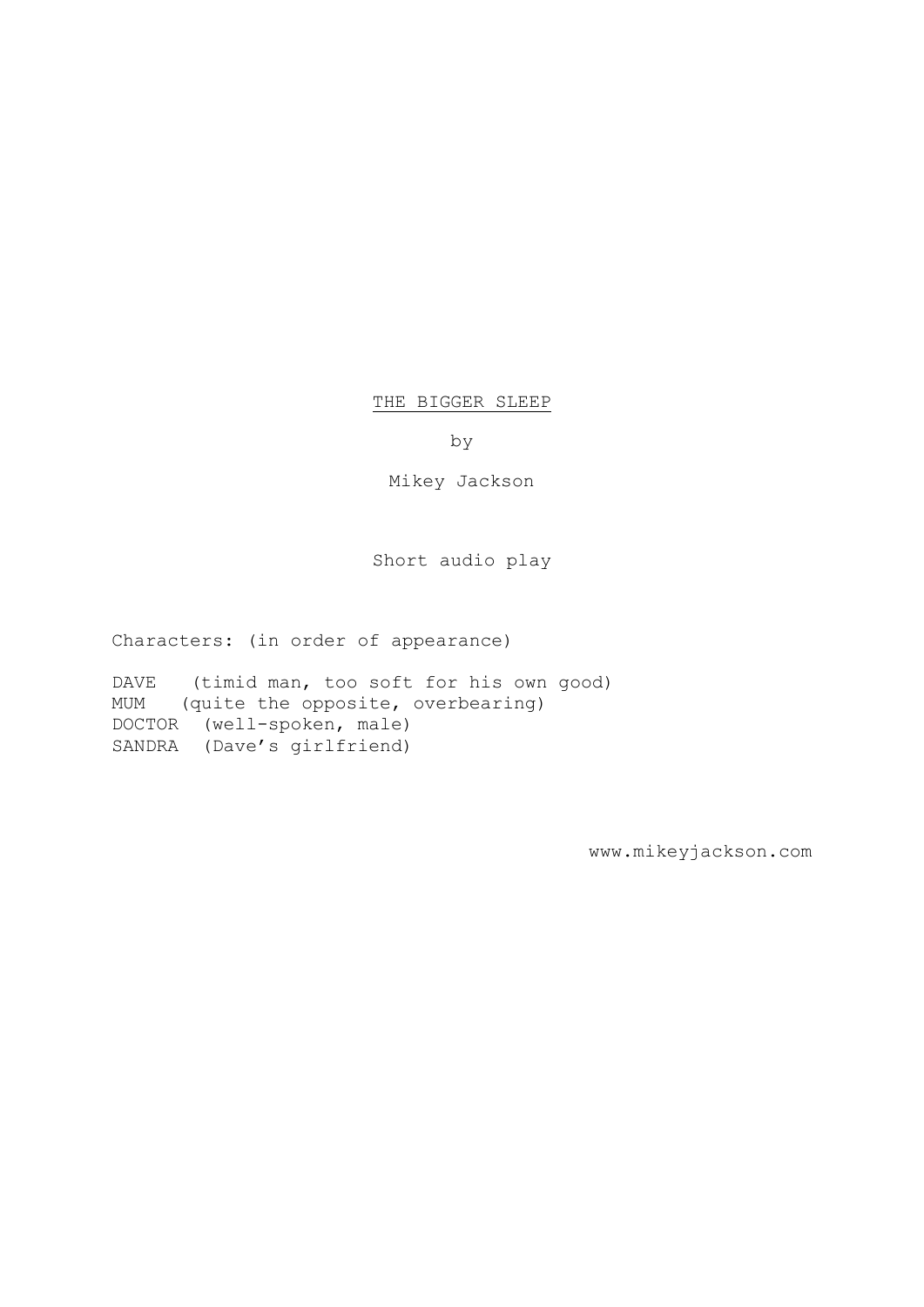#### **ATMOS: INT. HOSPITAL WARD.**

#### **F/X: CONSTANT BEEP BEEP OF A HEART MONITOR.**

- DAVE:  $(V.O.)$  The doctor reckons I've been unconscious for two weeks now. Have I missed much? Mum reckons I have.
- MUM: Wake up, Dave. You're missing loads of good TV.
- DAVE:  $(V.O.)$  Funny old things, these comas. They say your body totally shuts down, and that you can't actually do anything. But I've been able to think. And I–

## **F/X: WE'RE SUDDENLY MET BY THE ROARING DRONE OF AN INDUSTRIAL VACUUM CLEANER.**

DAVE:  $(V.O.)$  (LOUDER VOICE OVER THE DIN) Oh, God, it would be such a relief to get away from that damn cleaning lady every single morning with her 1000 decibel vacuum cleaner!

#### **F/X: AS IF ON CUE, THE VACUUM CLEANER DIES.**

DAVE: (V.O.) Oh, thank goodness for that. With any luck, a fuse has blown. –- Now, as you've probably gathered, I can hear things in this hospital ward. Not all the time though. Little snippets every now and then. Mostly the times when Mum bangs on about her stupid sherbet lemons.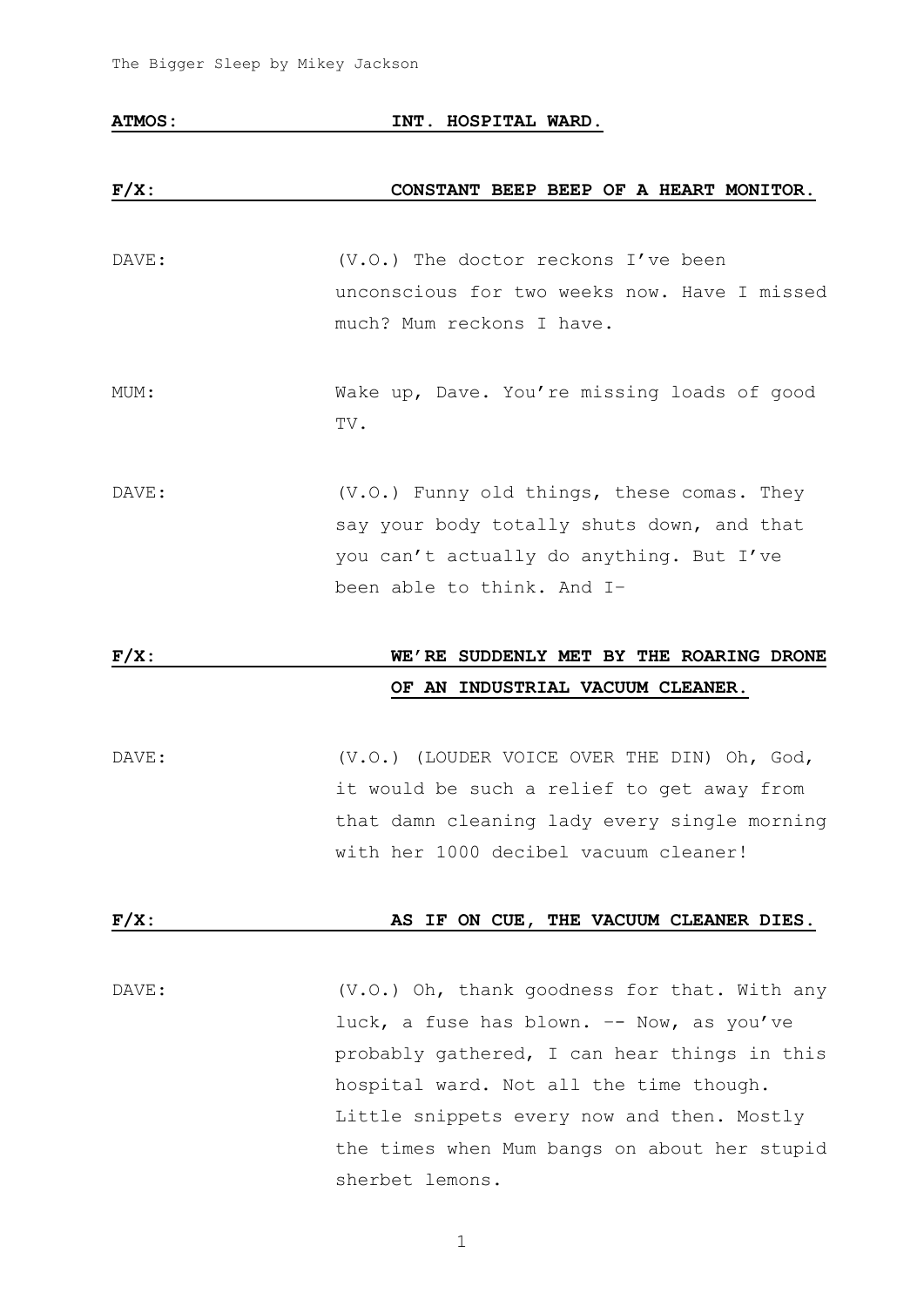- MUM: I do love my sherbet lemons. They're my favourite sweeties.
- DAVE: (V.O.) That's the reason why I'm in this sorry state. Mum sent me to the convenience store round the corner to buy her a bag. You see, she had the urge. When she gets the urge, sherbet lemons are more important to her than oxygen.
- MUM: Don't you worry about failing to get me my bag of sweets, Dave, my dear. You just concentrate on getting better.
- DAVE: (V.O.) Awww, that's nice of her to say. Really cheered me up, that has.
- MUM: (THEN, SARCASTIC) Rita at Number 12 was kind enough to finish what you started.
- DAVE: (V.O.) Oh, for...! It's not like I planned to end up practically braindead in a hospital ward.
- MUM: Ooh, look at the time. Visiting hours are up.

DAVE:  $(V.0.)$  And not a moment too soon either.

MUM: See you tomorrow, dear.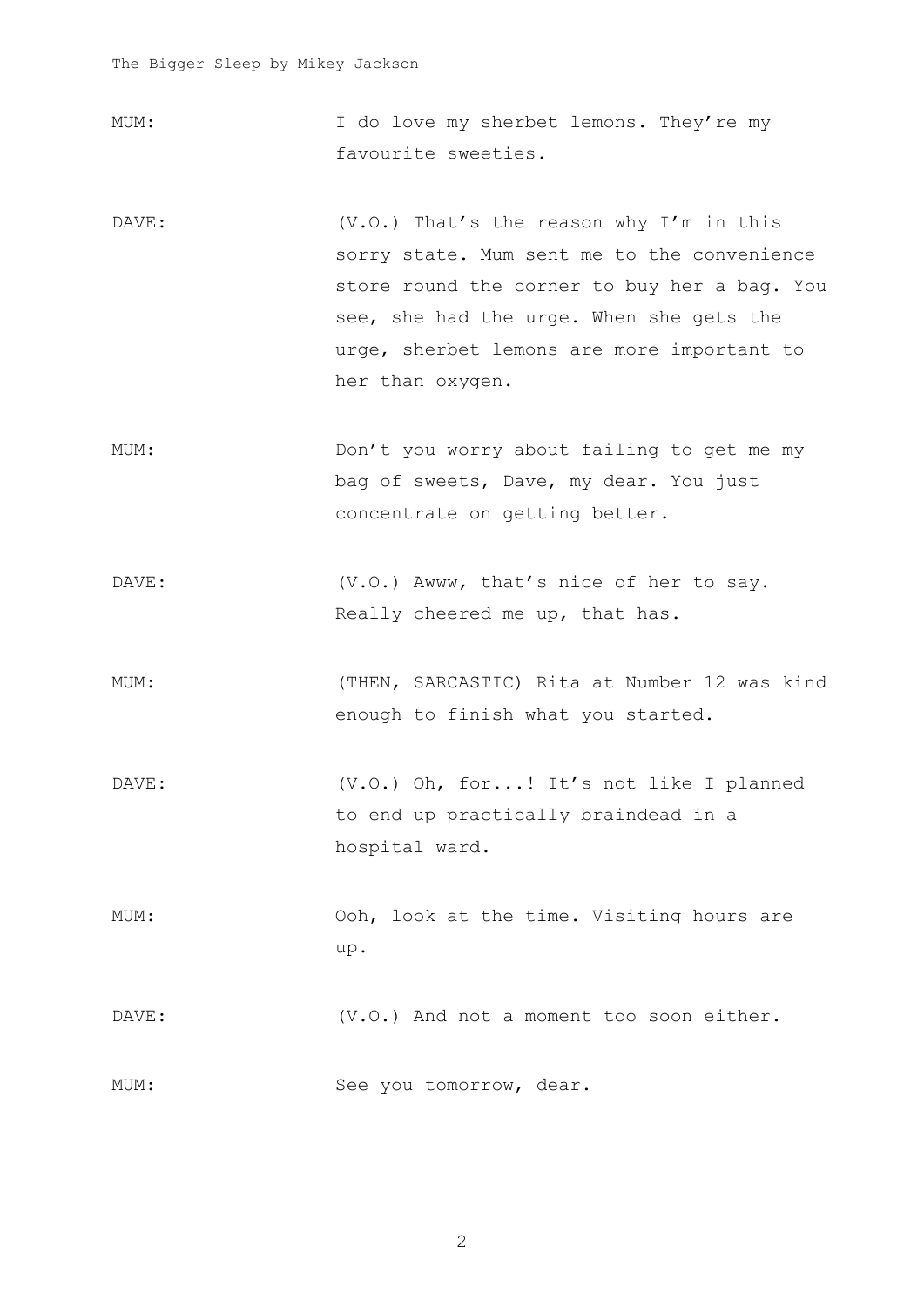| DAVE: | (V.O.) Not if I see you first. Huh, which I  |
|-------|----------------------------------------------|
|       | suppose is a ridiculous statement for        |
|       | somebody in a coma. I can't avoid anybody in |
|       | this vegetative state. I mean, it's not as   |
|       | if I can hide behind the proverbial sofa     |
|       | when unwelcome relations come a-knocking.    |
|       | No, I must resign myself to the deathly      |
|       | nightmare of being one hundred per cent      |
|       | stuck here. (A SIGH) I remember overhearing  |
|       | the doctor briefing Mum on the day of my     |
|       | hospital admission.                          |
|       |                                              |

- DOCTOR: I'm afraid your son has been knocked over by a car.
- DAVE: (V.O.) Yeah, tell me about it. Came out of nowhere, it did.

#### **F/X: END HEART MONITOR BEEPS.**

#### **ATMOS: EXT. BUSY STREET.**

DAVE: (V.O.) Actually, that's not entirely true. The car was always there. I just didn't bother to look when I stepped out into the road.

**F/X: A CAR HORN, A GOD-ALMIGHTY SCREECH OF TYRES, A DULL THUD. ATMOS: INT. HOSPITAL WARD.**

3

F/X: BEEP BEEP OF THE MONITOR AGAIN.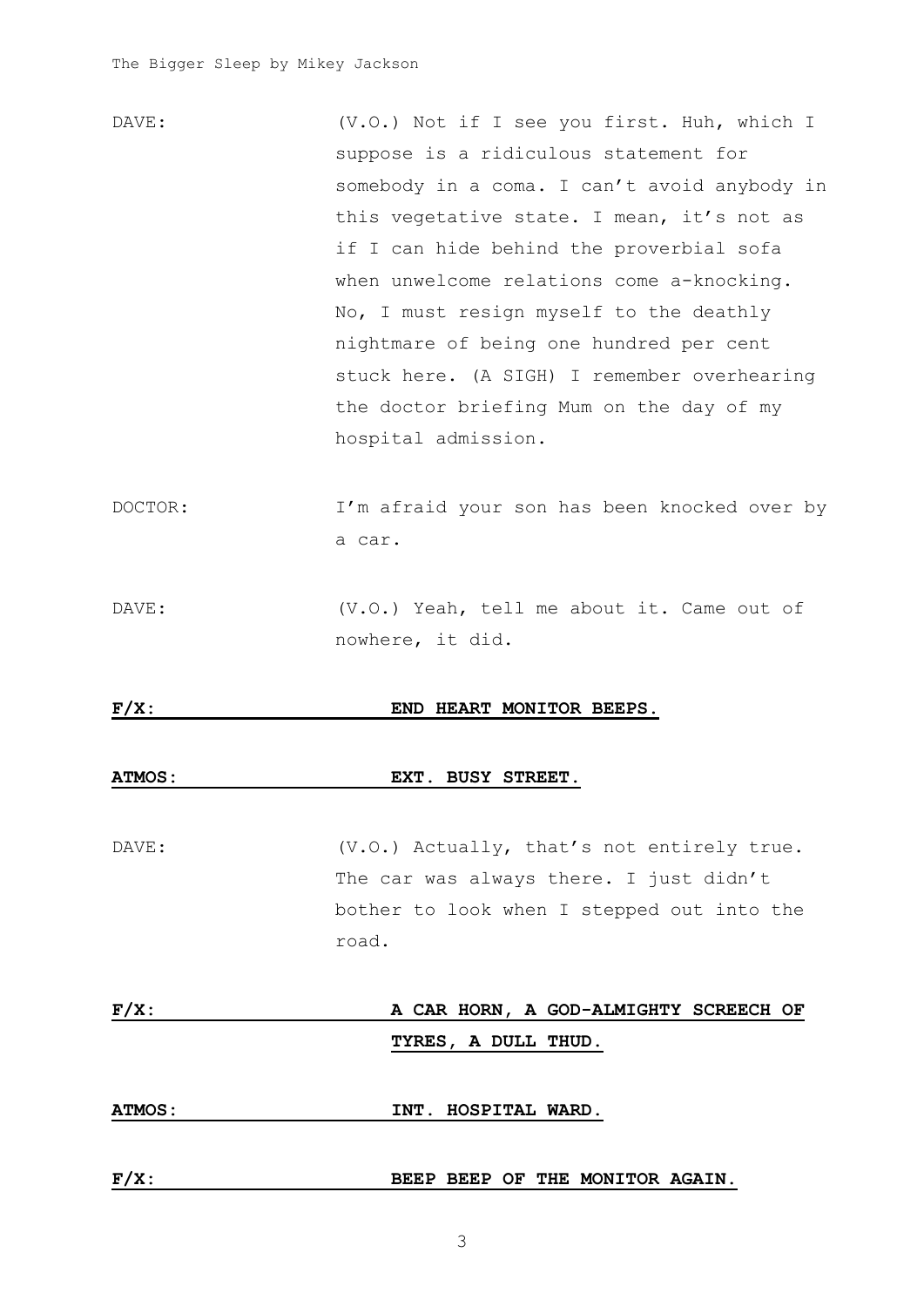DAVE: (V.O.) What I can't understand is why I was crossing the road in the first place. The convenience store is on our side of the street.

DOCTOR: It does help if you keep talking to him.

DAVE: (V.O.) Oh, Doc, don't encourage the woman. You're supposed to be on my side.

- MUM: Ooh, goody, I've got shedloads of gossip to get off my chest.
- DAVE: (V.O.) (GROANS) Too late. Old motor-mouth has started. Makes me wonder why I still live with Mum. I'm thirty years of age, for pity's sake. By now, I should be leading my own life. A loving wife, a dog that poops on the lawn, two point something children, a family home with negative equity. Mind you, two weeks ago, I did actually start the ball rolling. I spoke to my other half Sandra about tying the knot.

| $F/X$ :       | END HEART MONITOR BEEPS.                                            |
|---------------|---------------------------------------------------------------------|
| <b>ATMOS:</b> | INT. LOUNGE.                                                        |
| $F/X$ :       | THE TV BLASTS OUT, BUT IS SHUT OFF<br>ABRUPTLY BY A REMOTE CONTROL. |
| SANDRA:       | Oh, Dave, I was watching that.                                      |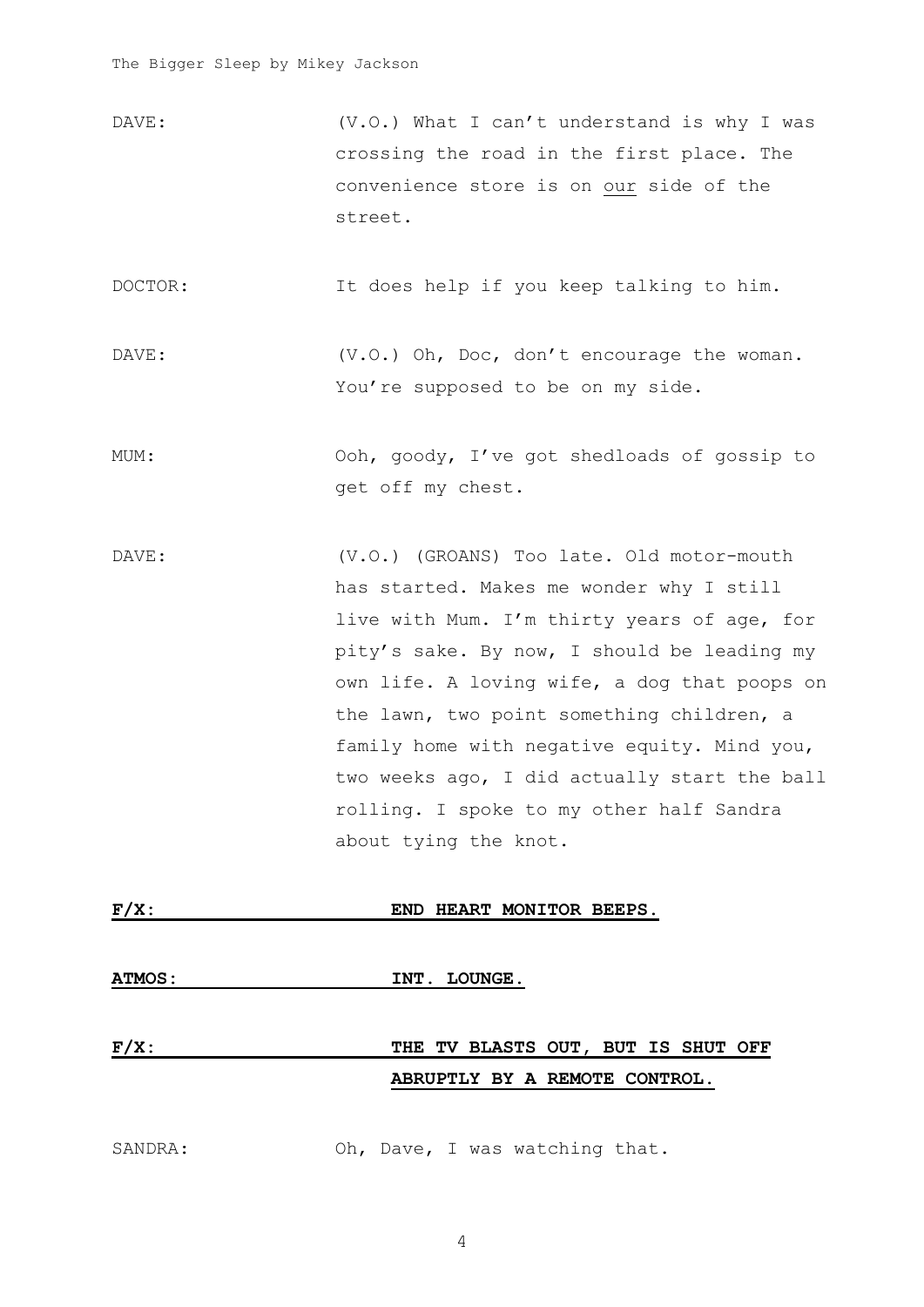- DAVE: I've got something important to ask you. (CLEARS THROAT) Darling. Sugarplum. Honeybunch. Will you marry me?
- SANDRA: Um. Don't you think it's a bit... sudden?
- DAVE: Sudden? We've been going out together for quite some time now.
- SANDRA: I'm not sure, Dave. Marriage is such a big step. I honestly don't think I'm ready for that kind of commitment.
- DAVE: We're not getting any younger, babe.
- SANDRA: Look, tell you what, I'll think about it, okay?

DAVE: Great. Sounds good to me.

- SANDRA: No promises, mind.
- DAVE: Okay. No promises.

# **ATMOS: INT. HOSPITAL WARD. F/X: BEEP BEEP OF THE MONITOR AGAIN.**

DAVE: (V.O.) Oh, that reminds me. Sandra hasn't visited me yet. I wonder wh–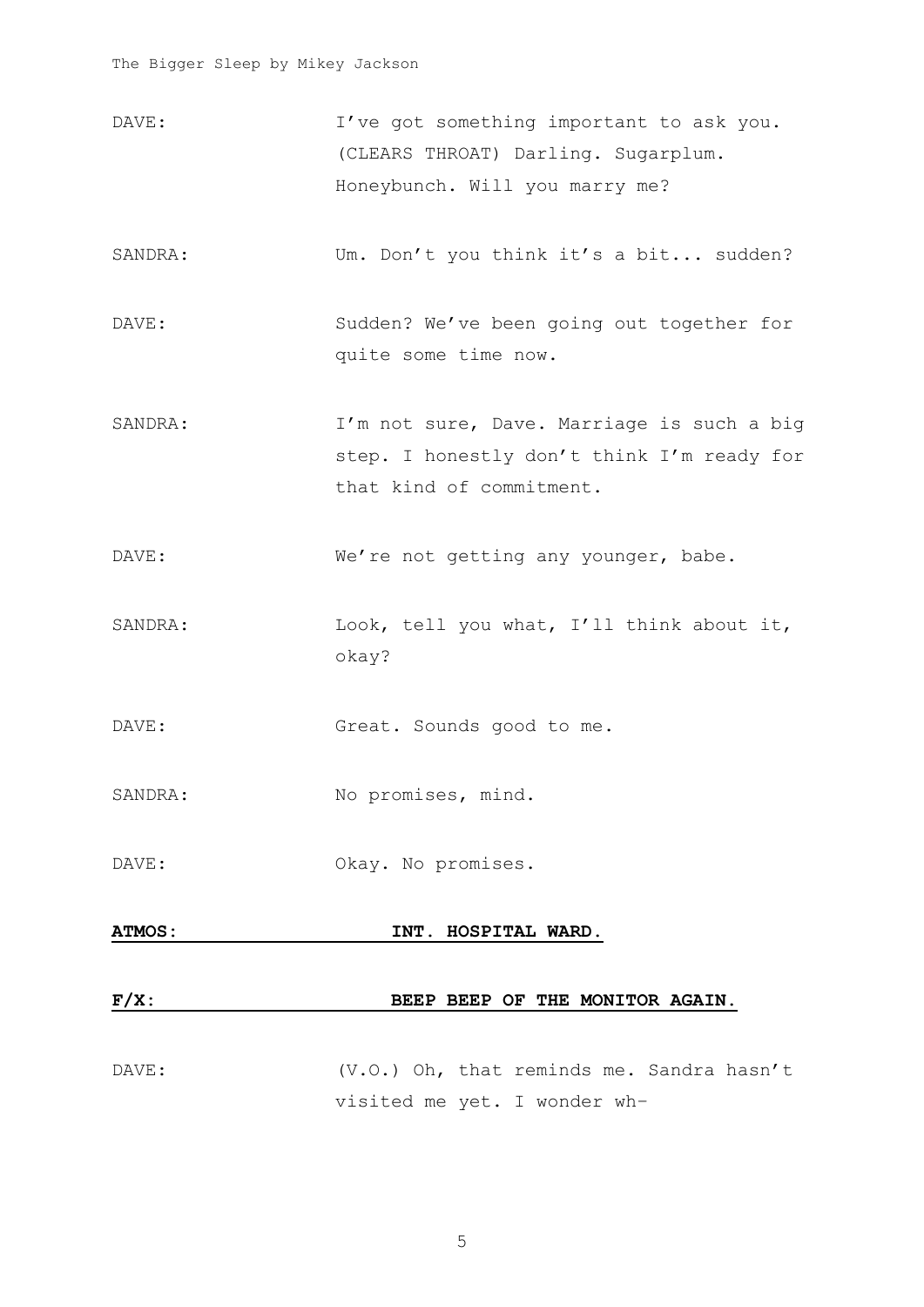| $F/X$ : | AGAIN, THE VACUUM CLEANER BURSTS INTO                                                                                                     |
|---------|-------------------------------------------------------------------------------------------------------------------------------------------|
|         | LIFE. AND OVER THE NOISE -                                                                                                                |
| DAVE:   | (V.O.) (LOUDER) Oh, for! Doesn't that<br>cleaner ever have a day off?                                                                     |
| $F/X$ : | THE VACUUM CLEANER STOPS ABRUPTLY.                                                                                                        |
| MUM:    | Morning, dear. I've brought you some grapes.                                                                                              |
| DAVE:   | (V.O.) (SARCASTIC) Oh, great idea for<br>somebody in a coma.                                                                              |
| $F/X$ : | APPROACHING FOOTSTEPS.                                                                                                                    |
| DOCTOR: | Ah. How is our coma patient today?                                                                                                        |
| DAVE:   | (V.O.) I'm bored to tears, Doc, but I can't<br>tell you that, can I? For some strange<br>reason, my mouth isn't working at the<br>moment. |
| DOCTOR: | Hmm. Pupils are still fixed.                                                                                                              |
| DAVE:   | (V.O.) Does he really need to keep shining<br>that little torch thing in my eyes?                                                         |
| DOCTOR: | No signs of any improvement at all.                                                                                                       |
| DAVE:   | (V.O.) Give me a chance, Doc, it was a big<br>car I lost that argument with.                                                              |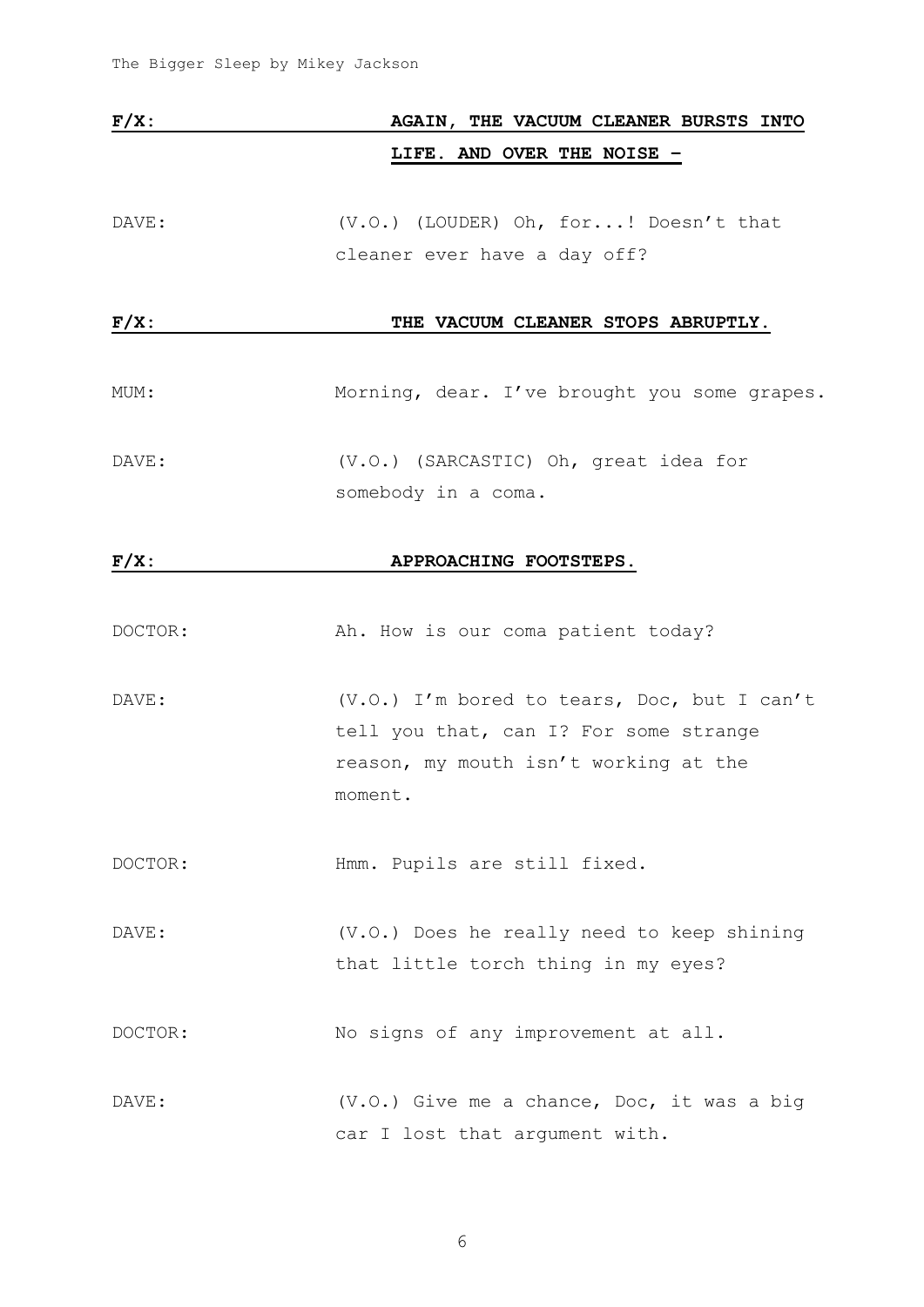MUM: Hey, Dave. I know you can't hear me... DAVE:  $(V.O.)$  Then why bother saying anything? MUM: ...but you'll never guess who I saw on the way here. Sandra, your ex-girlfriend. DAVE: (V.O.) (HAPPY) Ooh. Sandra. Hey, maybe she's coming to visit. (THEN EH?) Oh, wait a minute. What did Mum mean by ex-girlfriend? MUM: She was with your best mate Andy. Had his arm around her, he did. DAVE:  $(V.0.)$  He had his what around her? MUM: I guess he was trying to console the poor lass. Aw, he's such a thoughtful chap. Mind you, that kiss he gave her was a bit too "how's your father" for my liking. It was like... like they were boyfriend and girlfriend. DAVE: (V.O) Oh, God. Now I remember what happened. It all started with that phone call from Sandra. **F/X: END HEART MONITOR.**

#### **ATMOS: INT. LOUNGE.**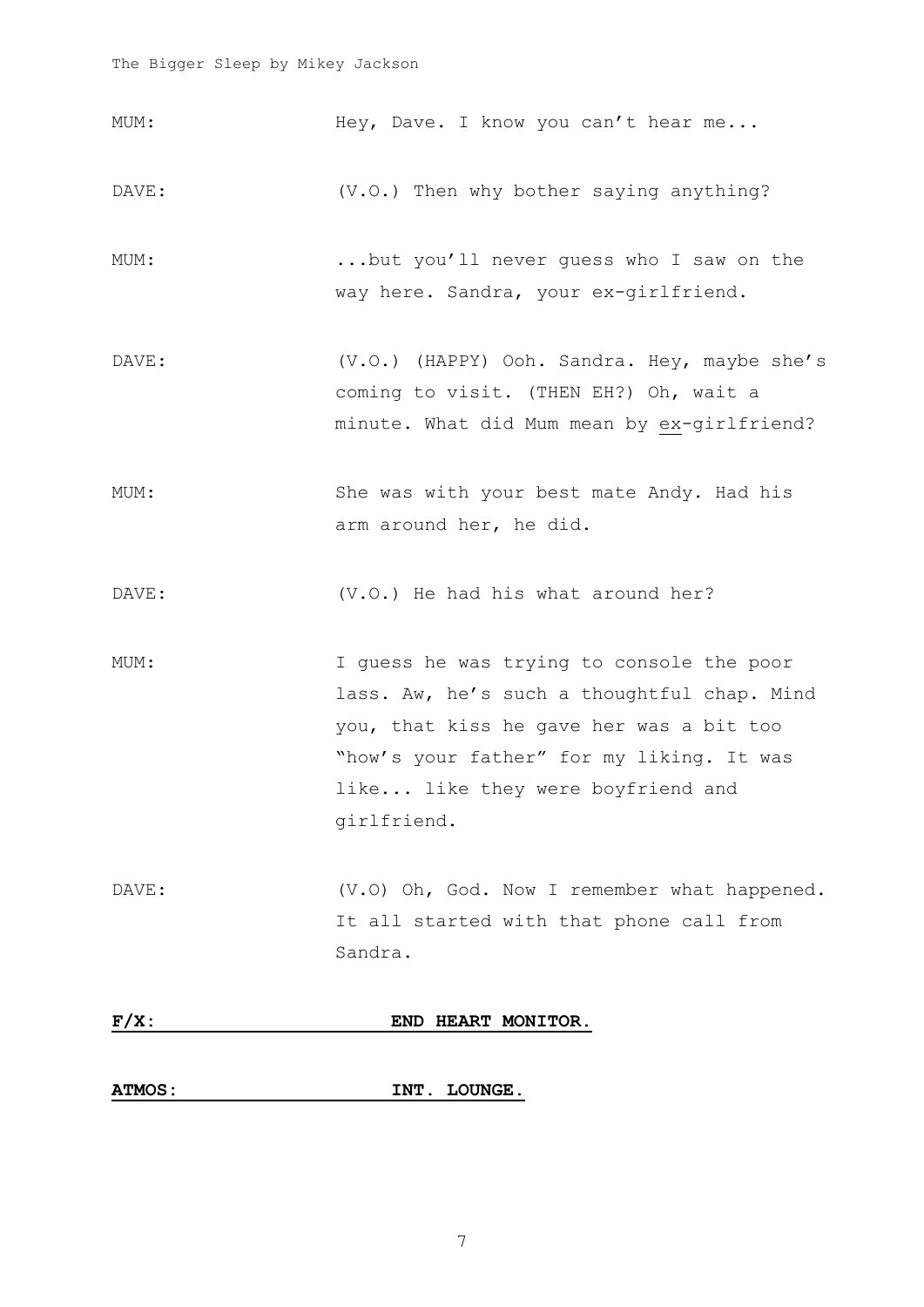| $F/X$ : |  |  |  | A MOBILE PHONE SHRILLS FOR ATTENTION. |                                        |
|---------|--|--|--|---------------------------------------|----------------------------------------|
|         |  |  |  |                                       | THEN THE BEEP OF THE CALL BEING TAKEN. |

DAVE: (INTO PHONE) Hello?

SANDRA: (D) Hi, Dave, it's Sandra. I've considered your proposal of marriage very carefully. And now I've reached a decision. The answer is... it's over between us. Byeeeee.

DAVE: What?

### **F/X: THE BEEP OF THE MOBILE PHONE CALL HURRIEDLY TERMINATED AT HER END.**

| DAVE: | Hello? Hello? Oh, damn, she's hung up on me! |  |  |  |  |  |  |  |  |
|-------|----------------------------------------------|--|--|--|--|--|--|--|--|
|-------|----------------------------------------------|--|--|--|--|--|--|--|--|

MUM: Oi, you! Watch your language.

DAVE: It wasn't anything bad, Mum. Just the Dword.

MUM: Yes, but that's where the problems start. You think you're in control, spouting out the soft phrases, and next thing you know, you're hooked on all the hard stuff.

DAVE: Oh, spare me the lecture, Mum, I'm not a child anymore, I'm thirty years old. And besides, I've got far more important things to worry about. Sandra's just dumped me.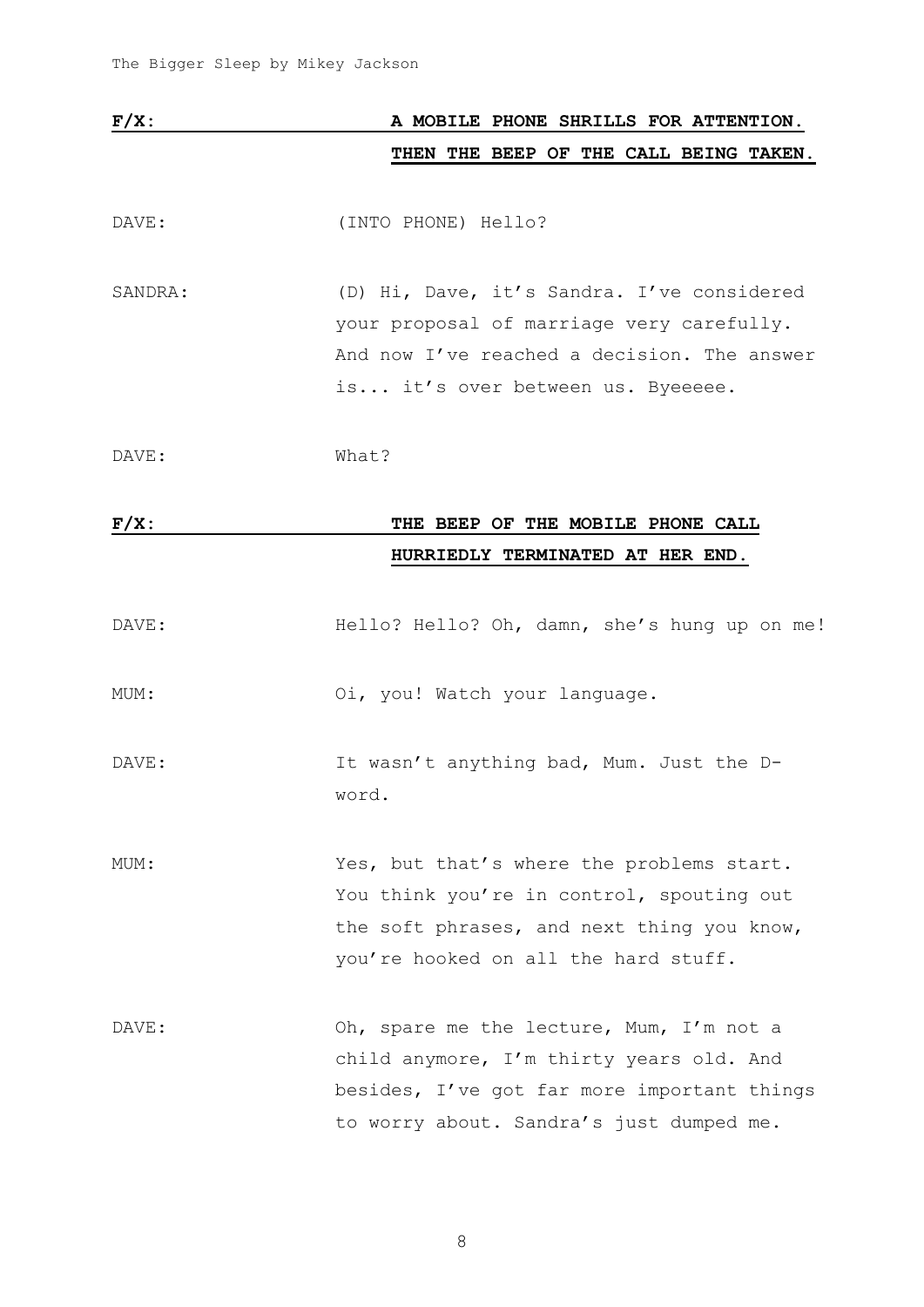MUM: I knew that floozy was no good for you. Her eyes, they were too close together for my liking.

DAVE: There's nothing wrong with her eyes.

- MUM: Don't you start getting obsessed about that girl.
- DAVE: I'm not.

MUM: Glad to hear it. Now, there's no use in you moping around the house all day with suicidal tendencies. I need you to pop down the shop for me. I've got the urge.

DAVE: Okay, fine, I'll get my coat.

#### **ATMOS: EXT. BUSY STREET.**

DAVE:  $(V.0.)$  I was on my way to the convenience store to buy Mum her sherbet lemons when I had the shock of my life. I spotted Sandra on the other side of the road... holding hands with my best mate Andy... and kissing him... with tongues. She never kissed me with tongues.

DAVE: (CALLING) Oi! Sandra! What do you think you're doing?

SANDRA: (FAR) Go away, Dave. I told you, it's over.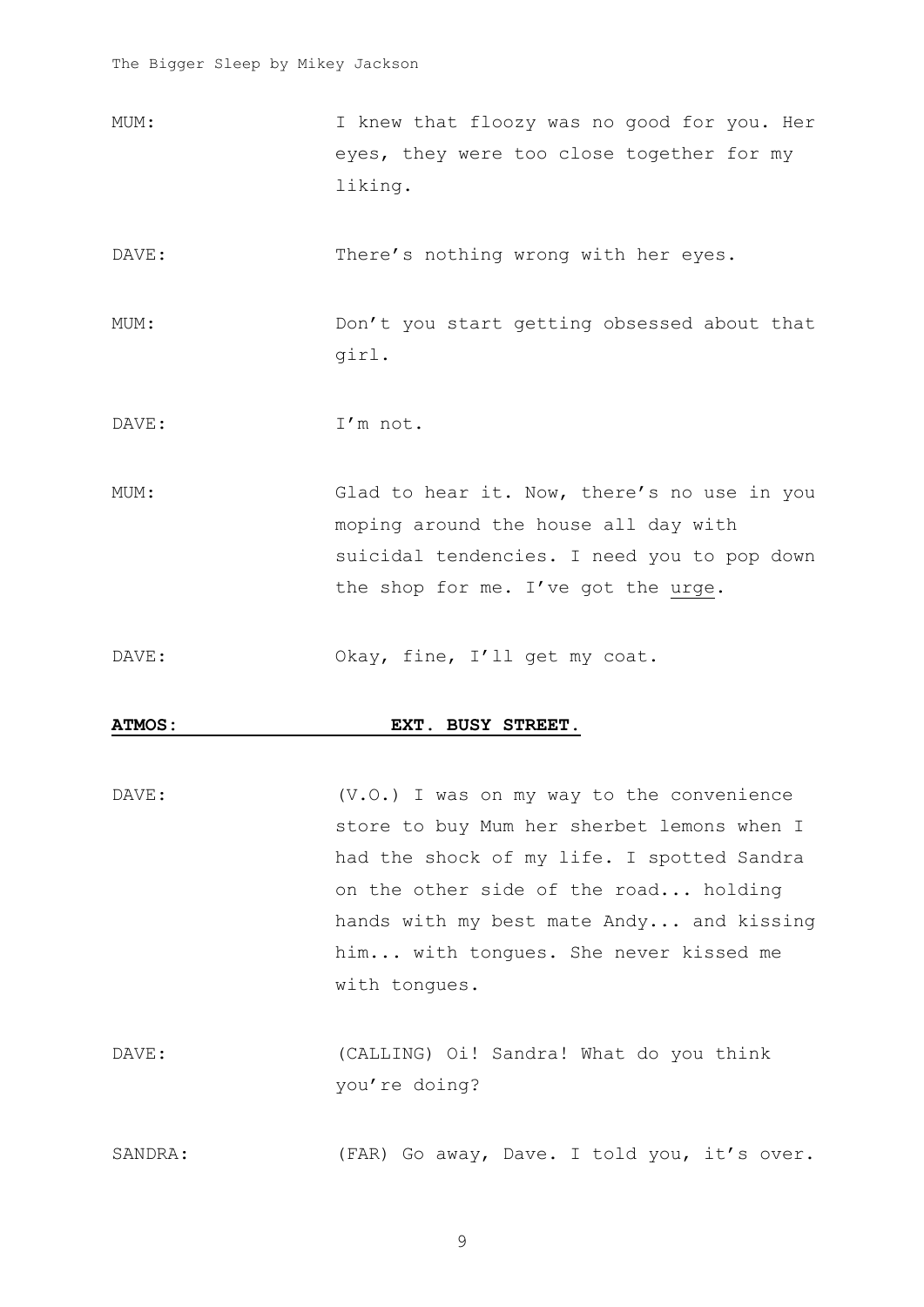DAVE: Mandy, you backstabber! How could you do this to me? You're supposed to be my best mate! Just you wait until I get across that road!

# **F/X: DAVE'S HURRIED FOOTSTEPS UPON TARMAC.**

SANDRA: (FAR) Dave, look out!

#### **F/X: CAR HORN, TYRE SCREECH, DULL THUD.**

**ATMOS: INT. HOSPITAL WARD.**

#### **F/X: THE BEEP BEEP MONITOR.**

DAVE: Mand of course, the rest is history. One big game of winners and losers. In one fell swoop, I've lost the love of my life and my best mate. Meanwhile, Sandra has won herself a new boyfriend with the added bonus of kissing with tongues. And Mum, well, she's happy as Larry with her bag of sherbet lemons, courtesy of Rita at Number 12.

MUM: Ooh, I do love my sherbet lemons.

#### F/X: ROAR! IT'S THAT VACUUM CLEANER AGAIN.

DAVE: (V.O.) (LOUDER) Oh, please go away! I'm all in favour of cleaner hospitals, but this is ridiculous! Can't you see I'm trying to be morbidly comatose?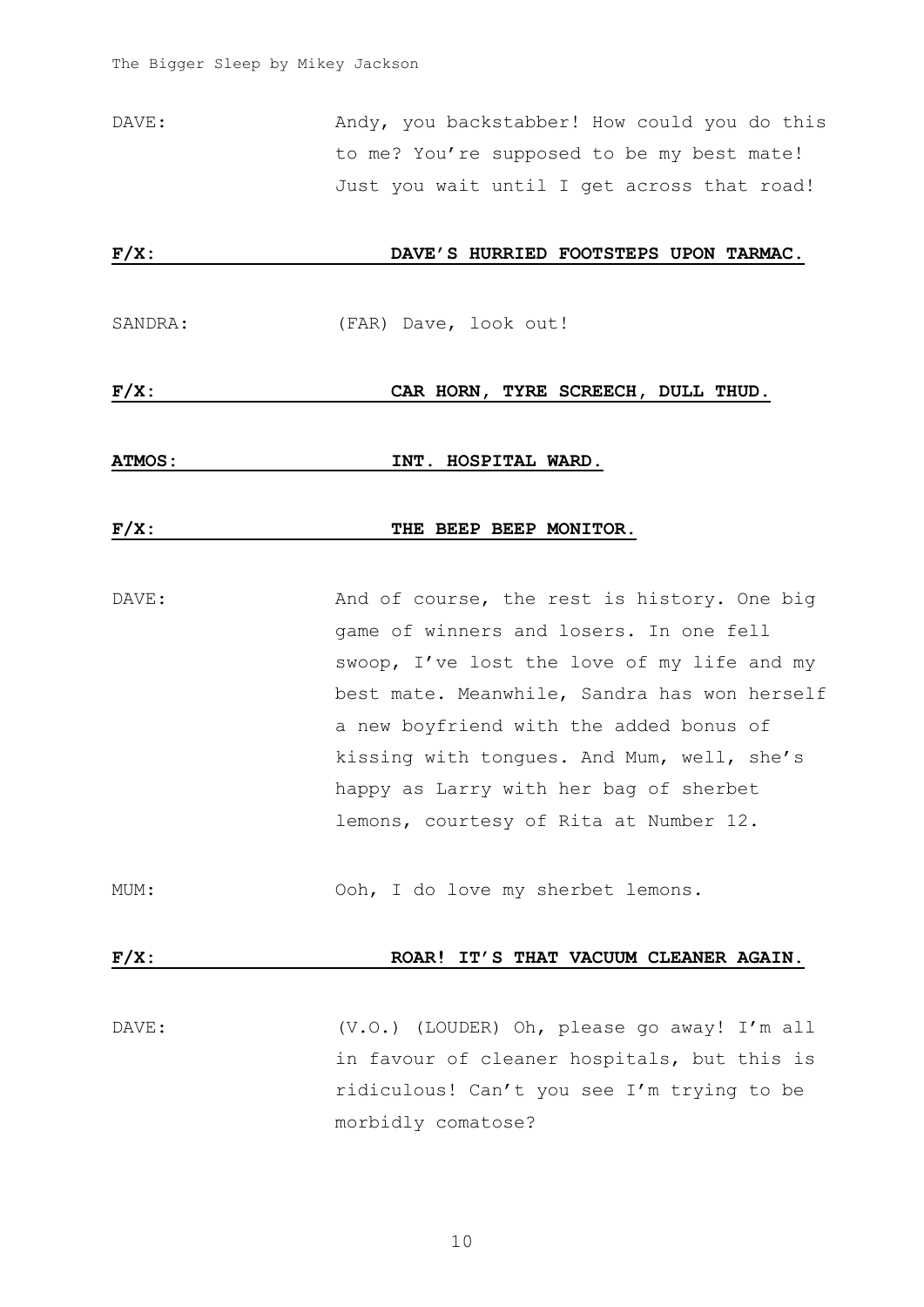| $F/X$ : | AND THE VACUUM'S GONE AGAIN.                 |
|---------|----------------------------------------------|
|         |                                              |
| DAVE:   | Ahhhhh. Silence.                             |
| MUM:    | Morning, dear, it's your Mum again.          |
| DAVE:   | (A GROAN) A silence that is now well and     |
|         | truly broken.                                |
| MUM:    | I've brought you some more grapes. Oh. You   |
|         | haven't eaten the last lot yet.              |
| DAVE:   | (V.O.) (SARCASTIC) Oh, I do apologise,       |
|         | Mother dearest. It's just that, being stuck  |
|         | in this coma, I can't exactly do things for  |
|         | myself. The nurse, bless her, she tries her  |
|         | best, but the poor lass finds it extremely   |
|         | difficult to push the grapes one by one down |
|         | my intravenous drip.                         |
| DOCTOR: | Good morning. How's my favourite patient     |
|         | today?                                       |
| DAVE:   | (V.O.) Favourite patient? Yeah, right, I bet |
|         | he says that to all his customers. Now,      |
|         | where was I? Ah, yes. I've come to the       |
|         | conclusion that Sandra's not worth it after  |
|         | all. In fact, Andy's welcome to the two-     |
|         | timing so and so. Therefore, now that I've   |
|         | woken up to the truth, it's high time my     |
|         | body did the same.                           |